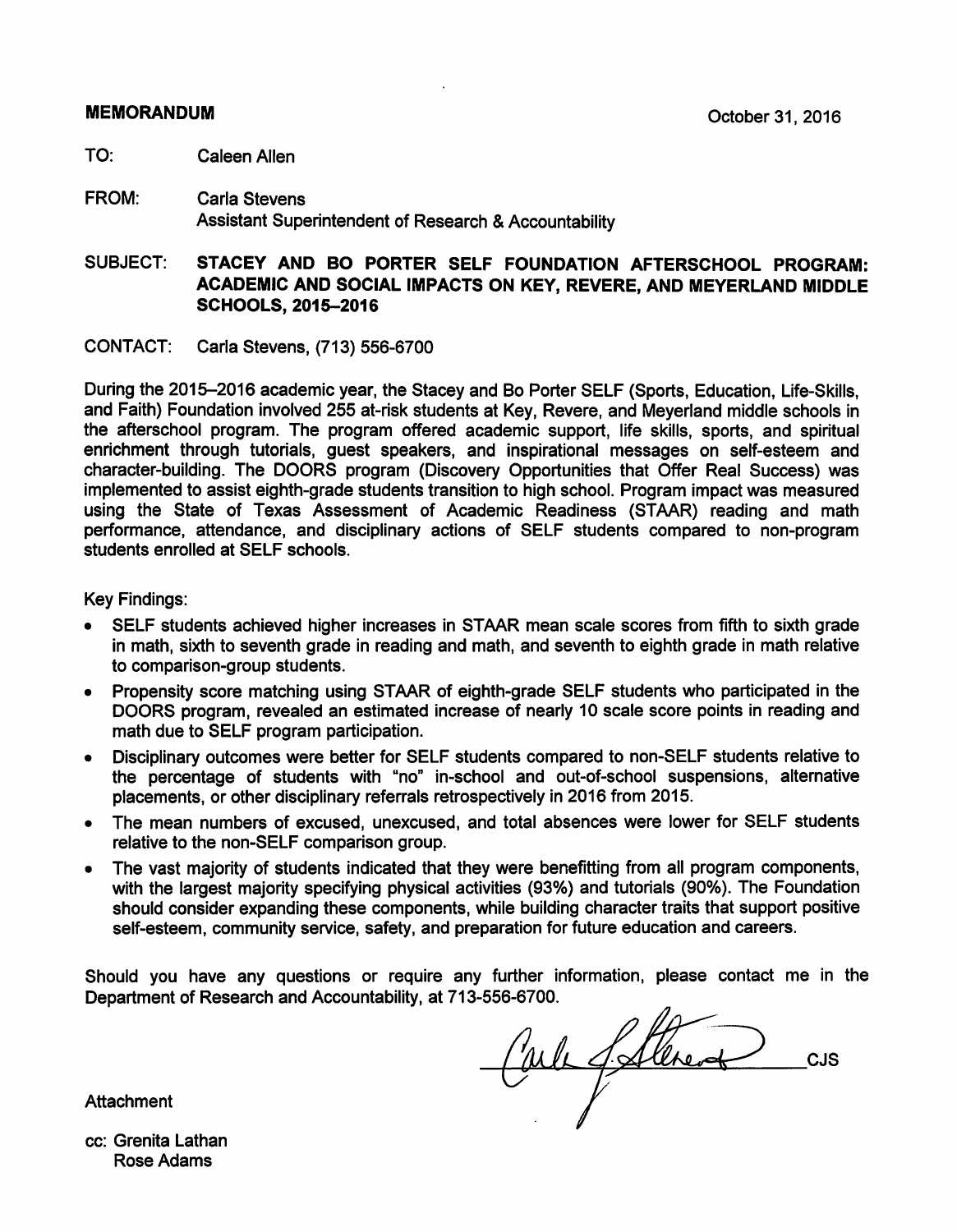

# **EVALUATION REPORT**

**B UREAU OF P ROGRAM E VALUATION**

Volume 11, Issue 1, August 2016

# *Stacey and Bo Porter SELF Foundation Afterschool Program: Academic and Social Impacts on Key, Revere, and Meyerland Middle Schools, 2015–2016*

## **By Venita Holmes, Dr.P.H.**

*The SELF Foundation afterschool program involved 255 students at Key, Revere, and Meyerland (formerly Johnston) middle schools in tutorials and enrichment activities to support their academic, social, and emotional development. All students at SELF schools were allowed to participate in a character-building essay contest for prizes. Program impact was measured using STAAR reading and math performance, attendance, and disciplinary actions of SELF students compared to non-program students enrolled at SELF schools. Both groups showed gains in reading and math from 2015 to 2016; however, SELF students achieved higher increases in mean scale scores from*  $5^{th}$  *to*  $6^{th}$  *grade in math,*  $6^{th}$  *to*  $7^{th}$  *grade in reading and math, and*  $7^{th}$  *to*  $8^{th}$  *grade in math. Propensity score matching using STAAR of 8th-grade SELF students who participated in the DOORS program, revealed an estimated increase of nearly 10 scale score points in reading and math due to SELF program participation. Disciplinary outcomes were better for SELF students compared to non-SELF students relative to the percentage of students with "no" in-school and out-of-school suspensions, alternative placements, or other disciplinary referrals retrospectively in 2016 from 2015. The mean numbers of excused, unexcused, and total absences were lower for SELF students relative to the non-SELF comparison group. The vast majority of students indicated that they were benefitting from all program components, with the largest majority specifying physical activities (93%) and tutorials (90%). The Foundation should consider expanding these components, while building character traits that support positive self-esteem, community service, safety, and preparation for future education and careers.*

# **Background**

The Stacey and Bo Porter SELF Foundation afterschool program supports youth development by offering activities to improve lives through Sports, Education, Life Skills, and Faith. The program emphasizes youth fitness, education, social well-being and spiritual enrichment as essential building blocks to nurture the whole youth athletically, academically, socially, and spiritually. SELF thrives to enhance the overall success of communities. The program was initiated in the Houston Independent School District (HISD) during the 2013–2014 academic year as a pilot program at Key Middle School and expanded to Revere and Welch middle schools during the 2014–2015. Key students are in their third year, while Revere students are in their second year of the program. Johnston (now referred to as Meyerland) Middle School was added in 2015–2016, and Welch is no longer participating in the program.

**Figure 1** reflects the number of SELF students over the past two years. All students at SELF schools were given the opportunity to participate in the program; however, only students whose parents provided signed consent were SELF students. Key students were no longer provided transportation during the 2015–2016 academic year, resulting in a decline in participation.



Figure 1: SELF students by School, Past Two Years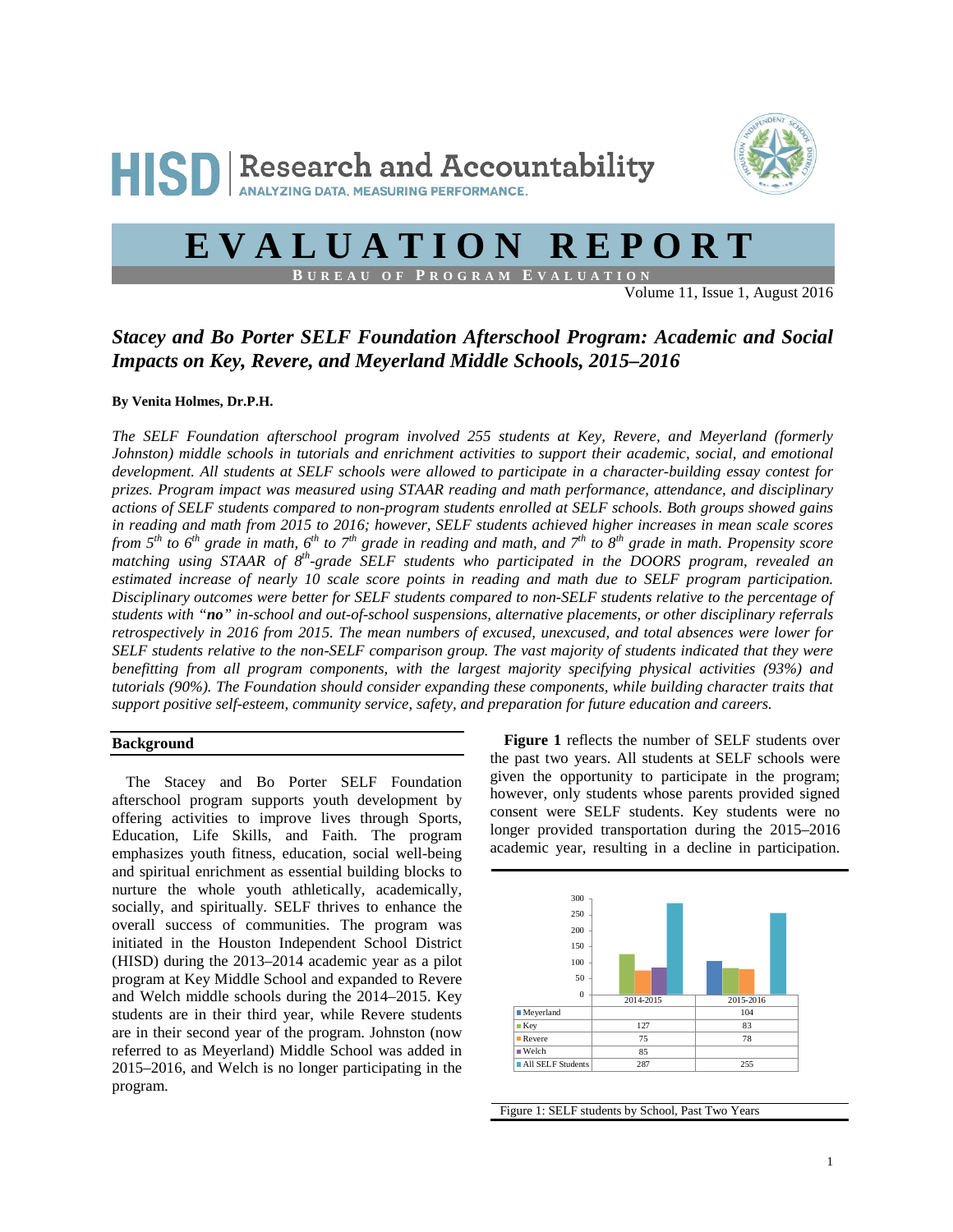#### **SELF Program Key Components**

- *Afterschool Program* provided a wide array of academic and enrichment activities to SELF students, including tutorials, life skills, character building, sports, spiritual enrichment, and field trips. Guest speakers and inspirational messages by Bo and Stacey Porter were central components of the program. Enrichment activities, including club baseball, flag football, soccer, and lacrosse, were offered to all students in sixth, seventh, and eighth grades.
- *Character-building Essay Contest* required effective communication, writing, and networking skills for students to earn prizes. All students at SELF Foundation schools had the opportunity to participate in the essay contest.
- *Boys to Men Program* addressed social factors that contribute to outcomes associated with minority males. Focus on academic achievement, motivation, enhancing potential, and providing opportunities through mentorship and resources supported growth and mastery in all areas of life.
- *Tom Wadley First Pitch Baseball Tournament* was held on February 5, 2016 at Johnston Middle School and February 6, 2016 at Key Middle School on the Fondren Field to foster teamwork and characterbuilding. These events were supported by the Fondren Family Foundation and Academy Sports and Outdoors.
- *DOORS program (Discovery Opportunities that Offer Real Success)* was implemented as a supplement to the afterschool program to help eighth-grade students transition to high school. Topics of discussion were conflict resolution, testtaking strategies, high-school clubs and activities, getting to know your counselor, and how to calculate your GPA. Activities were facilitated by certified HISD teachers.

Site coordinators helped to coordinate SELF program activities at their school, while a program director, employed by the SELF foundation, provided oversight of the full program. SELF afterschool program students were provided dinner at the end of the day at Key and Revere middle schools.

#### **Review of the Literature**

There are contrasting views regarding the impact of afterschool programs on students' growth and development. Many educators believe that afterschool programs are vital to ensure that children are safe, while providing opportunities for them to engage in academically and socially-enriching activities that support parents during out-of-school hours (U.S. Department of Justice, 2001; Afterschool Alliance, 2013). A meta-analysis of 68 afterschool studies found that students participating in high-quality afterschool programs went to school more, behaved better, received better grades and performed better on tests compared to non-participants (Durlak, Weissberg, & Pachan, 2010). Research on nearly 3,000 low-income students at 35 high-quality afterschool programs across the United States found that students who regularly attended afterschool programs, compared to their routinely unsupervised peers, made significant gains in their standardized math test scores; experienced reductions in teacher-reported misconduct, and reduced drug and alcohol use over two years (Belsky, et. al., 2007). Further, after controlling for baseline obesity, poverty, race and ethnicity, the prevalence of obesity was significantly lower for afterschool program participants compared to non-participants (Mahoney, Lord, and Carryl, 2005).

The U.S. Department of Education (2014) funds afterschool programs through 21st Century Community Learning Centers to support education and enrichment, specifically for students who attend high-poverty and low-performing schools. A report released in 2004 found that academic test scores of student participants were no better than scores of students not involved in the programs and, in some cases, behavior appeared to worsen (Ed Week, 2004). However, Shernoff (2010) found that the "quality of experiences in after-school programs may be a more important factor than quantity of experiences (i.e., dosage) in predicting positive academic outcomes" (p. 325).

While trends have varied relative to the impact of afterschool programs on students' academic, social, and emotional development, an in-depth examination of specific program activities among targeted student populations is needed to clearly understand which programs work, for whom, and under what circumstances. To that end, this report is designed to explore factors that impact student's academic performance, school attendance, and discipline. The report also offers insight concerning which components students considered beneficial toward enhancing their social and emotional growth and development, as well as their perceptions relative to safety, education, and developmental assets.

## **Methods**

A mixed-method study was conducted, using both qualitative and qualitative measures.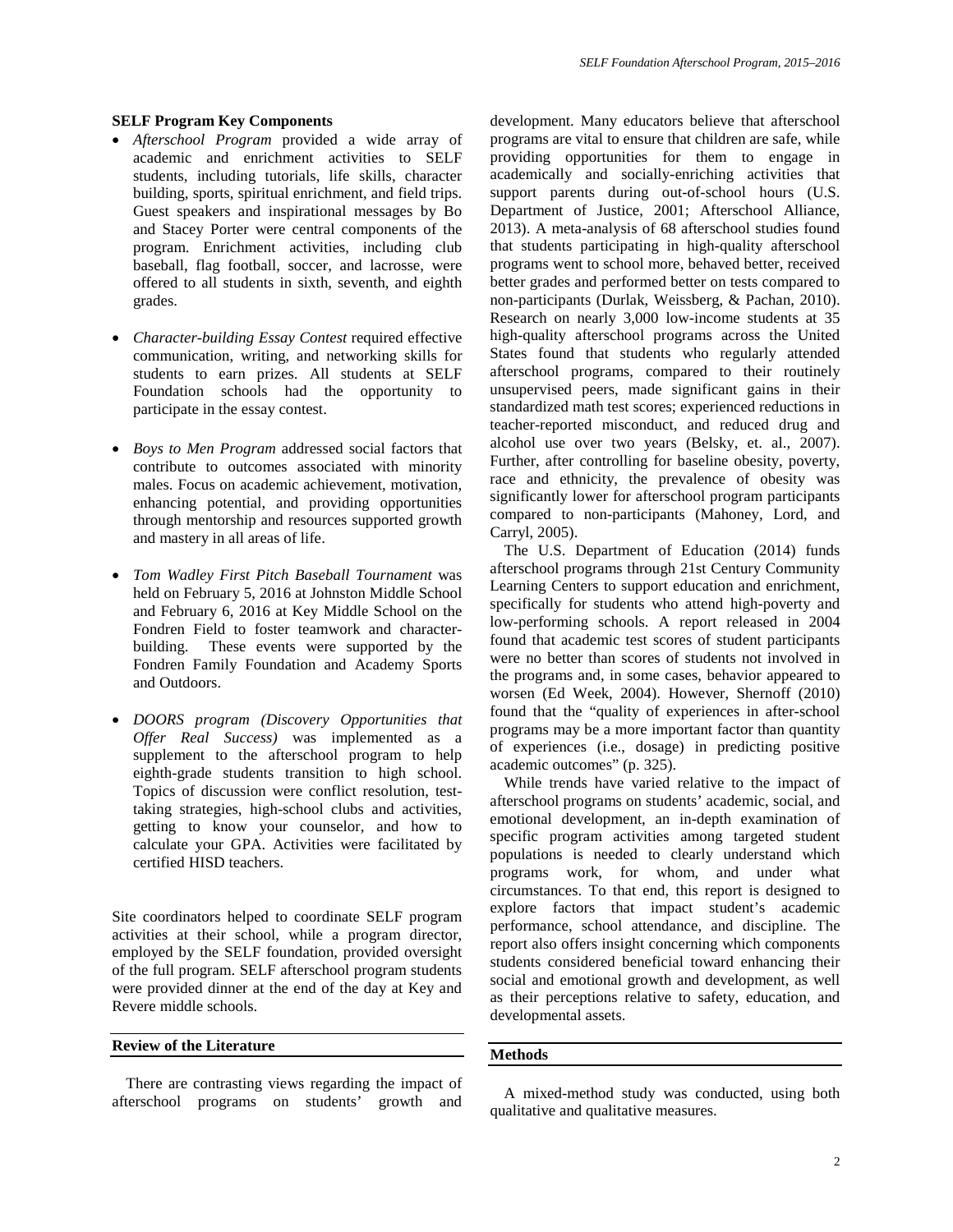| Table 1: Total Students by SELF School, SELF and Non-SELF Student Samples, 2015–2016 |                     |                |                  |                |                       |                       |                |  |
|--------------------------------------------------------------------------------------|---------------------|----------------|------------------|----------------|-----------------------|-----------------------|----------------|--|
|                                                                                      | <b>Meyerland MS</b> | <b>Kev MS</b>  | <b>Revere MS</b> | <b>SELF</b>    |                       | <b>Non-SELF</b>       |                |  |
|                                                                                      |                     |                |                  |                | <b>Student Sample</b> | <b>Student Sample</b> |                |  |
|                                                                                      | $N = 100$           | $N = 83$       | $N = 72$         |                | $N = 255$             |                       | $N = 3,411$    |  |
| <b>Grade Level</b>                                                                   | $\frac{0}{0}$       | $\%$           | $\%$             | $\mathbf n$    | $\%$                  | n                     | $\%$           |  |
| 6                                                                                    | 48                  | 22             | 38               | 93             | 37                    | 1,166                 | 34             |  |
| 7                                                                                    | 29                  | 21             | 38               | 73             | 29                    | 1,175                 | 34             |  |
| 8                                                                                    | 23                  | 58             | 25               | 89             | 35                    | 1,070                 | 31             |  |
| <b>Ethnicity</b>                                                                     |                     |                |                  |                |                       |                       |                |  |
| Asian                                                                                | $\overline{c}$      | $\Omega$       | 3                | $\overline{4}$ | $\overline{c}$        | 121                   | $\overline{4}$ |  |
| African American                                                                     | 42                  | 61             | 29               | 114            | 45                    | 1,205                 | 35             |  |
| Hispanic                                                                             | 48                  | 37             | 58               | 121            | 48                    | 1,709                 | 50             |  |
| White                                                                                | 6                   | $\Omega$       | 6                | 10             | 4                     | 334                   | 10             |  |
| Two or More Races                                                                    | $\overline{c}$      | $\mathbf{0}$   | 3                | 4              | $\overline{2}$        | 25                    |                |  |
| Indian/Pacific Is.                                                                   |                     |                | $\Omega$         | $\overline{2}$ |                       | 17                    | <1             |  |
| <b>Gender</b>                                                                        |                     |                |                  |                |                       |                       |                |  |
| Male                                                                                 | 69                  | 49             | 57               | 151            | 59                    | 1657                  | 48             |  |
| Female                                                                               | 31                  | 51             | 43               | 104            | 41                    | 1,754                 | 51             |  |
| <b>Other Characteristics</b>                                                         |                     |                |                  |                |                       |                       |                |  |
| Economic Disadvantaged                                                               | 79                  | 66             | 79               | 191            | 75                    | 2,562                 | 75             |  |
| At Risk                                                                              | 53                  | 74             | 56               | 154            | 60                    | 2,038                 | 60             |  |
| Gifted/Talented (G/T)                                                                | 21                  | $\Omega$       | 3                | 23             | 9                     | 585                   | 17             |  |
| Limited English Proficient (LEP)                                                     | 22                  | 19             | 31               | 60             | 24                    | 913                   | 27             |  |
| Special Education                                                                    | 6                   | $\overline{7}$ | 8                | 18             | $\overline{7}$        | 322                   | 9              |  |
| Source: PEIMS, 2015-2016                                                             |                     |                |                  |                |                       |                       |                |  |

## **SELF Student Sample**

Site coordinators and school administrators provided a list of SELF students to the HISD Research and Accountability Department. These lists were combined to form the SELF student sample. A profile of the 255 students can be found in **Table 1**. A decline in SELF participation at Key may be related to students not being provided transportation in 2015–2016.

#### **SELF vs. Non-SELF Student Comparison Group**

All students at SELF schools who were not in the afterschool program comprised the non-SELF student comparison group for the analyses. Both SELF and non-SELF students were predominately economically disadvantaged and at risk. A higher percentage of non-SELF students were gifted/talented compared to the SELF student sample. However, lower percentages of limited English proficient (LEP) and special education students were SELF students compared to non-SELF students.

#### **Measures and Variables**

Key variables assessed in the quantitative analyses were academic achievement, attendance, and disciplinary action rates for the 2014–2015 (pretest) and 2015–2016 (posttest) academic years. Specifically, academic achievement of SELF and non-SELF students was measured using students' 2015 and 2016 reading and math scale scores on the State of Texas Assessments of Academic Readiness (STAAR) to compare change in performance between the groups over the two-year period.

The STAAR is aligned with the state curriculum standards and the Texas Essential Knowledge and Skills (TEKS). STAAR standards are designed to prepare students for postsecondary education and to ensure that they are competitive with other students both nationally and internationally (TEA, 2010).

Attendance data included excused and unexcused absences for the 2014–2015 and the 2015–2016 academic years. Attendance data were captured from the data warehouse Cognos Chancery package, August 9, 2016.

Student discipline was based on the number and percent of "**no**" in-school and out-of-school suspensions, alternative placements, expulsions, and "other" disciplinary actions that students incurred during the 2014–2015 and the 2015–2016 academic years. A paired sample was created with students who had disciplinary data during the 2015–2016 school year (posttest) and disciplinary data in 2014–2015 (pretest). Disciplinary data were extracted from Cognos, August 9, 2016 for SELF and non-SELF students. The groups were compared to determine whether the prevalence of disciplinary actions changed over time.

Qualitative analysis was also conducted based on a paper-and-pencil survey that was administered to SELF students in May 2016. The survey measured students' perceptions relative to: (1) safety, education, and developmental assets (17 items) (SEARCH Institute, 2014); (2) benefits of program components (5 items); and (3) social and emotional interests and needs (19 items). Finally, SELF students were asked to express their feelings about the program in an open-ended question format. A total of 86 SELF students completed the survey, yielding a 30% survey participation rate.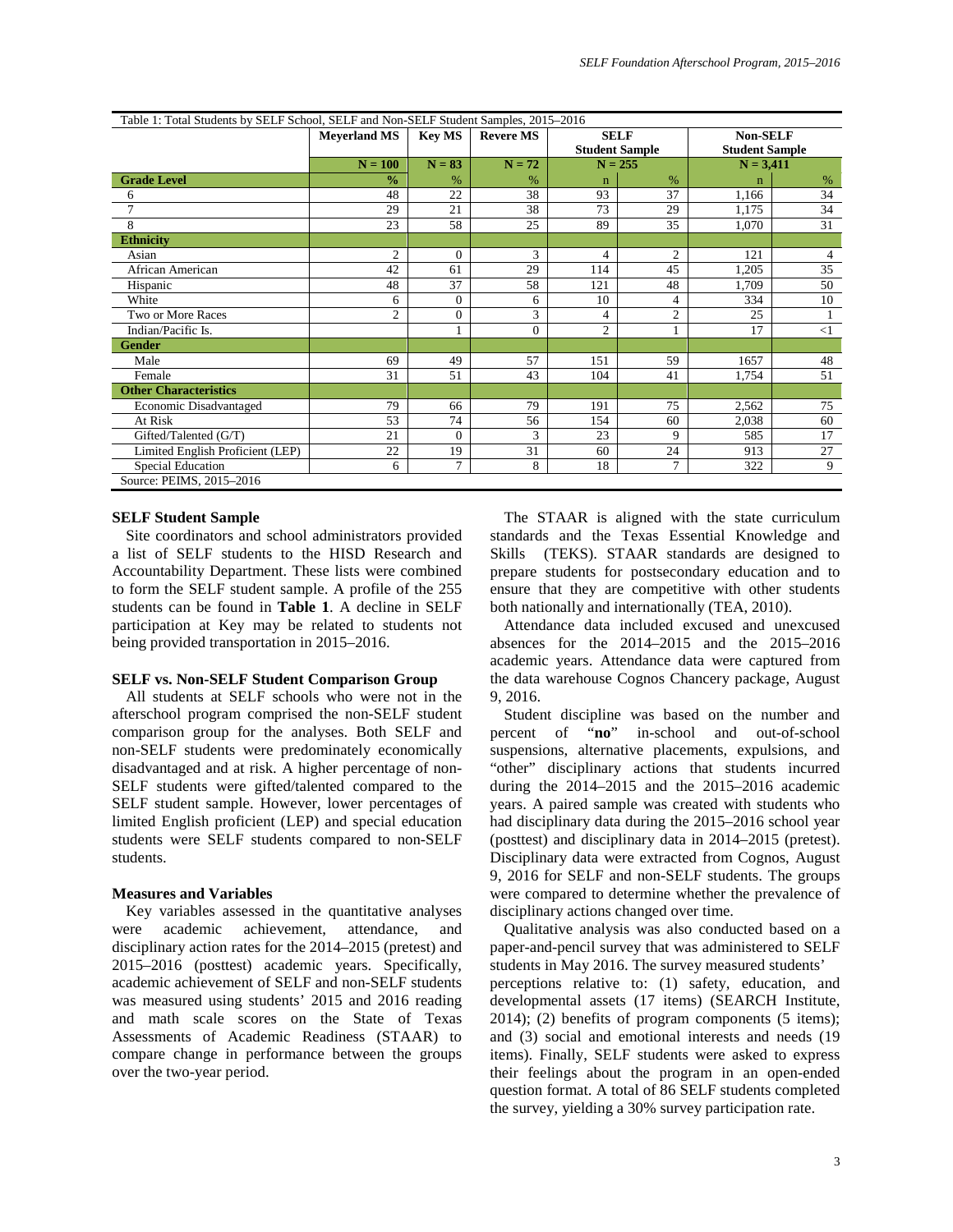#### **What was the impact of the SELF program on the student's academic achievement?**

The impact of the SELF program was measured using the 2015 (pretest) and the 2016 (posttest) STAAR reading and math subtest results (first test administration). The mean scale scores of SELF students were compared with all other students at SELF schools based on paired t-test analyses. Analyses were conducted for SELF and non-SELF student groups with both 2015 and 2016 STAAR reading and math data.

**Figure 2** presents the STAAR reading and math results of SELF students who participated in the program as  $6<sup>th</sup>$  graders in 2015–2016 (posttest) and who were 5<sup>th</sup> graders in 2015 (pretest). Non-SELF students with STAAR data in comparable years are also presented in Figure 2. Both groups showed gains in reading and math. SELF students' reading scores increased by 15 points; whereas, non-SELF students reading scores increased by 46 points. On the math test, SELF student scores increased by 66 points, while non-SELF students' math scores increased by 56 points. Thus, SELF students demonstrated greater gains in math compared to the non-SELF student group.

**Figure 3** depicts the STAAR reading and math results of SELF students who participated in the program as  $7<sup>th</sup>$  graders in 2015–2016 (posttest) and who were  $6<sup>th</sup>$  graders in 2015 (pretest). Non-SELF students with STAAR data in comparable years are also depicted in Figure 3.

It is evident that  $7<sup>th</sup>$  grade SELF and non-SELF student groups showed gains in reading and math (Figure 3). SELF students' reading scores increased by 76 points; whereas, non-SELF students reading scores increased by 64 points. On the math test, SELF student scores increased by 53 points, while non-SELF students' math scores increased by 48 points.



Figure 2: SELF students vs. non-SELF students, paired sample, reading and math STAAR, spring 2015 (pretest) vs. 2016 (posttest), average scale score





Consequently, SELF students demonstrated greater gains in reading and math compared to the non-SELF student group (Figure 3).

**Figure 4** compares the STAAR reading and math results of SELF students who participated in the program as  $8<sup>th</sup>$  graders in 2015–2016 (posttest) and who were  $7<sup>th</sup>$  graders in 2015 (pretest). Non-SELF students with STAAR data in both years are also shown in Figure 4.

It can be seen in Figure 4 that  $8<sup>th</sup>$  grade SELF and non-SELF student groups demonstrated increases in their mean reading scale scores. SELF students' mean reading scores increased by 53 points compared to non-SELF students, whose mean reading scores increased by 55 points. On the math test, SELF student scores increased by 79 points compared to non-SELF students whose math scores increased by 71 points. SELF students showed greater gains in math relative to the non-SELF student group.



Figure 4: 8<sup>th</sup> grade SELF vs. non-SELF students, reading and math STAAR, spring 2015 (pretest) vs. 2016 (posttest), average scale score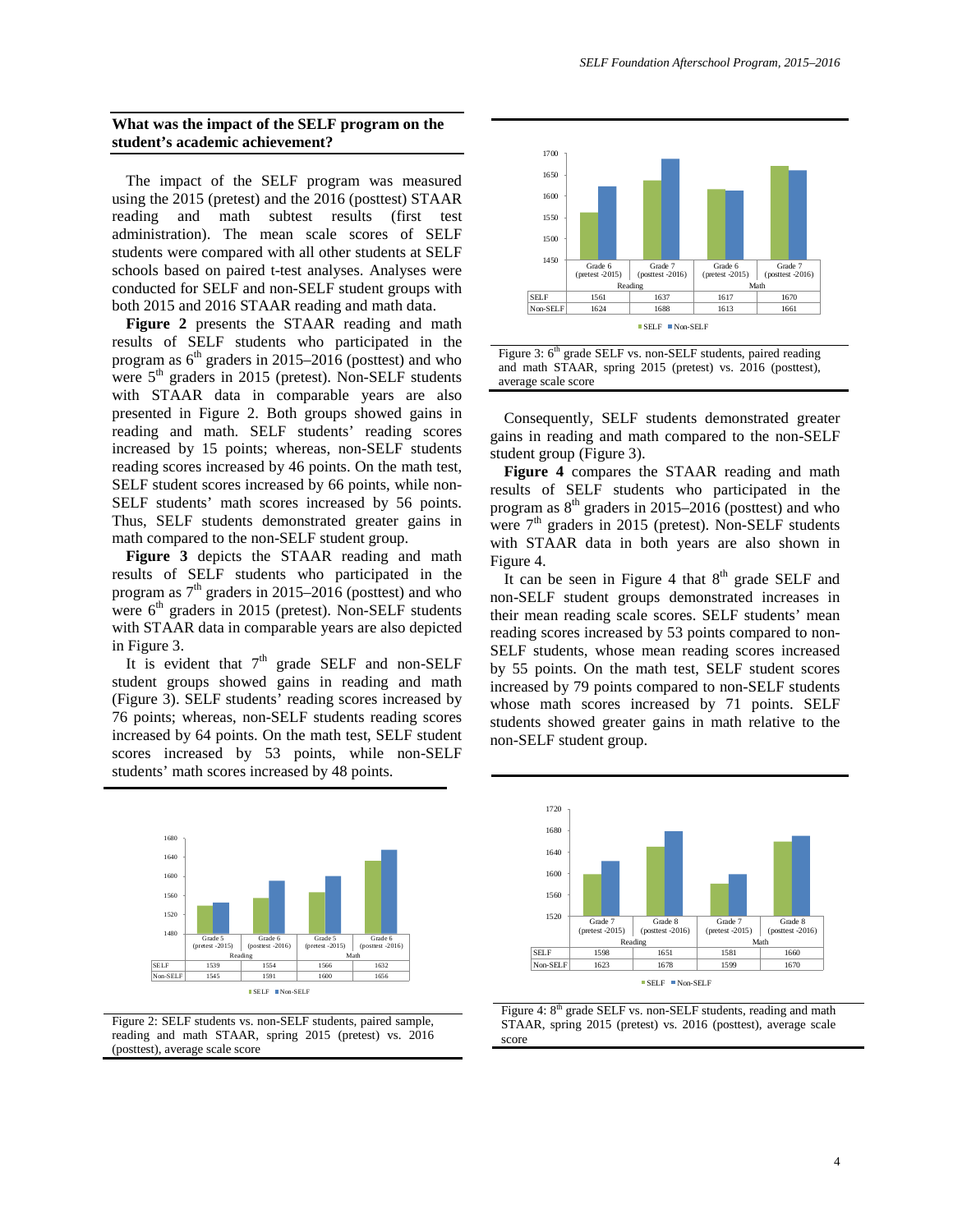#### **What was the treatment effect of the SELF program on the student's academic achievement?**

The treatment effect of the program was determined using the results of SELF students who were  $8<sup>th</sup>$  graders during the 2015–2016 academic year, considering that these students were engaged in an additional program, DOORS (Discovery Opportunities that Offer Real Success), to help them transition from middle school to high school.

Propensity score, nearest neighbor matching created comparable  $8<sup>th</sup>$ -grade student groups using students' 2016 STAAR reading and math scale scores as the outcome measures, controlling for at-risk status and 2015 reading and math scales scores. *STATA* software was used for matching SELF students with non-SELF students. Propensity score matching yielded 75 SELF students and 905 non-SELF students in the reading performance analyses. In addition, 62 SELF students and 748 non-SELF students were identified in the math propensity score analyses.

Figure 5 shows that before propensity score matching, SELF students had a lower STAAR mean reading scale score than non-SELF students (1648 vs. 1671). However, after controlling for at-risk status and 2015 reading scale scores, SELF students had a higher STAAR mean reading scale score than non-SELF students (1648 vs. 1537). *STATA* propensity matching estimated the average treatment effect (teffects) to be a 9.7 scale score increase on the STAAR reading test for 8<sup>th</sup>-grade students due to participation in SELF.

Relative to math, **Figure 6** shows that before propensity score matching, SELF students had a lower STAAR mean math scale score than non-SELF students (1652 vs. 1659). After controlling for at-risk status and 2015 math scale scores, SELF students had a higher STAAR mean math scale score than non-SELF students (1651 vs. 1637). *STATA* propensity matching estimated the average treatment effect (teffects) in math as 9.8 points due to participation in the program.









T-effects revealed an estimated 9.8 scale score increase on the STAAR reading test for  $8<sup>th</sup>$ -grade students due to participation in the SELF program.

#### **How did SELF impact student's school disciplinary actions?**

In order to determine the impact of SELF on students' behavior, disciplinary referrals were measured for a **paired** sample SELF and non-SELF students at the same schools for the current school year as a posttest measure (2015–2016) and the previous school year as a pretest measure (2014–2015) to detect changes among the samples. **Appendix A** and **Figures 7** and **8** display the distribution of "**no**" disciplinary actions among the paired samples of SELF and non-SELF students over the two-year period. Figure 7 shows that higher percentages of SELF students compared to non-SELF students had "**no**" in-school suspensions during the 2014–2015 school year; whereas, higher percentages of non-SELF students had "no" occurrences of out-of-school suspensions and "other" disciplinary actions. Examples of "other" disciplinary actions were student or parent conference, detention, behavior/conduct contract, and referral to a counseling agency.



Figure 7: Paired analyses, percent of students with "**No**" disciplinary actions SELF and Non-SELF student samples at same schools, 2014–2015 (28 SELF students, 310 non-SELF students)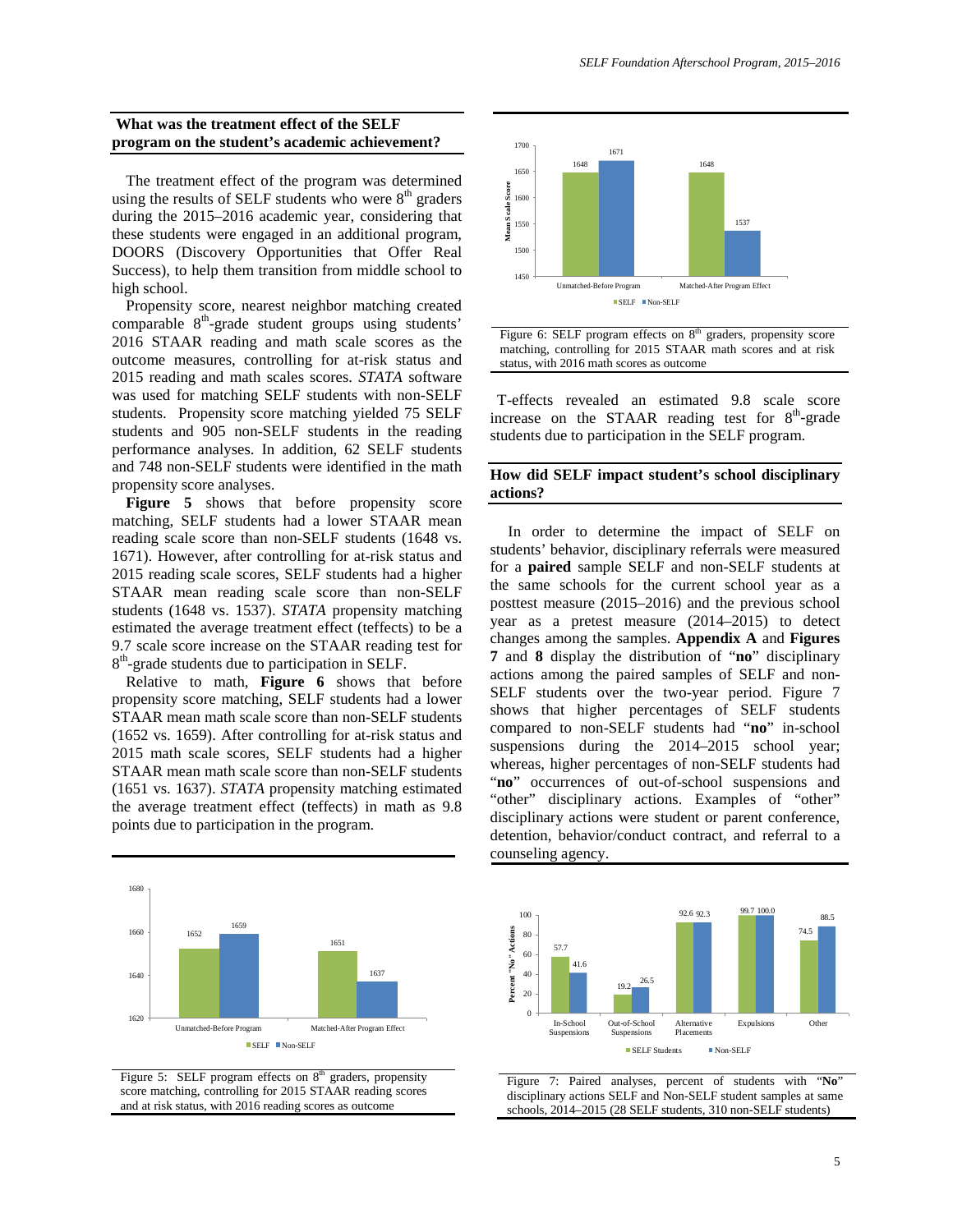

Figure 8: Percent of students with "**No**" disciplinary actions SELF and non-SELF student samples at same schools, 2015–2016 (80 SELF Students, 697 Non-SELF Students)

During the 2015–2016 school year, SELF students maintained higher rates of "**no**" in-school suspensions, but had higher rates of "**no**" out-of school suspensions, and "**no**" alternative placements compared to non-SELF students during the 2015–2016 school year (Figure 8). Both groups had no expulsions in 2015–2016.

Notably, over the two-year period, the percentage of students with "**no**" in-school suspensions dropped for SELF (16.3 points) and non-SELF students (8.9 points), while the percentage of students with "**no**" out-ofschool suspensions increased for both student groups (27.1 points vs. 10.9 points).

# **How did the rate of absenteeism for SELF students compare to students at SELF schools?**

The mean number of excused, unexcused, and total absences is presented for SELF students and a non-SELF comparison-student group in **Figure 9**. Additional attendance data can be found in **Appendix B**. SELF students had a lower mean number of excused, unexcused, and total absences than non-SELF students.



Figure 9: Mean number of days absent for SELF and non-SELF student samples at SELF schools, 2015–2016 (92 SELF Students, 1,153 non-SELF students)

#### **What were SELF student's perceptions regarding the afterschool program?**

SELF students were asked to indicate whether or not the program benefitted them in school or in their personal life "now." Results from the 82 students who completed the survey are depicted in **Figure 10**. The majority of surveyed students replied that they currently benefit from each of the program components (i.e., Physical Activities, Character Building, Guest Speakers, Tutorials, and the Quote of the Day). The highest percentage of students expressed benefits from Physical Activities (94%), followed by Tutorials (78%). Surveyed students were less likely to reveal current benefits from the Quote of the Day (66%). This pattern is consistent with the previous evaluation.



**Table 2** shows the percentage of students who responded whether or not the program would benefit them in the "future" at school or in their personal life. The highest percentage of students indicated that they would benefit from topics related to "Hard Work" (94%), followed by "Manners and Respect" (89%). In contrast, the lowest percentage of students noted that they would benefit in the future from topics related to "Financial Literacy" (66%), followed by "Financial Budgeting" (68%).

**Table 3** presents reflections of SELF students regarding their behavior or feelings since participating in the program. Key findings revealed that 74% of survey respondents indicated that they "almost always" feel safe at home compared to 59% who indicated feeling safe in their neighborhoods, and 47% who indicated feeling safe at school. The vast majority of students replied that they "almost always" plan on completing their high school education (91%) and plan on attending college after high school (90%). Only 29%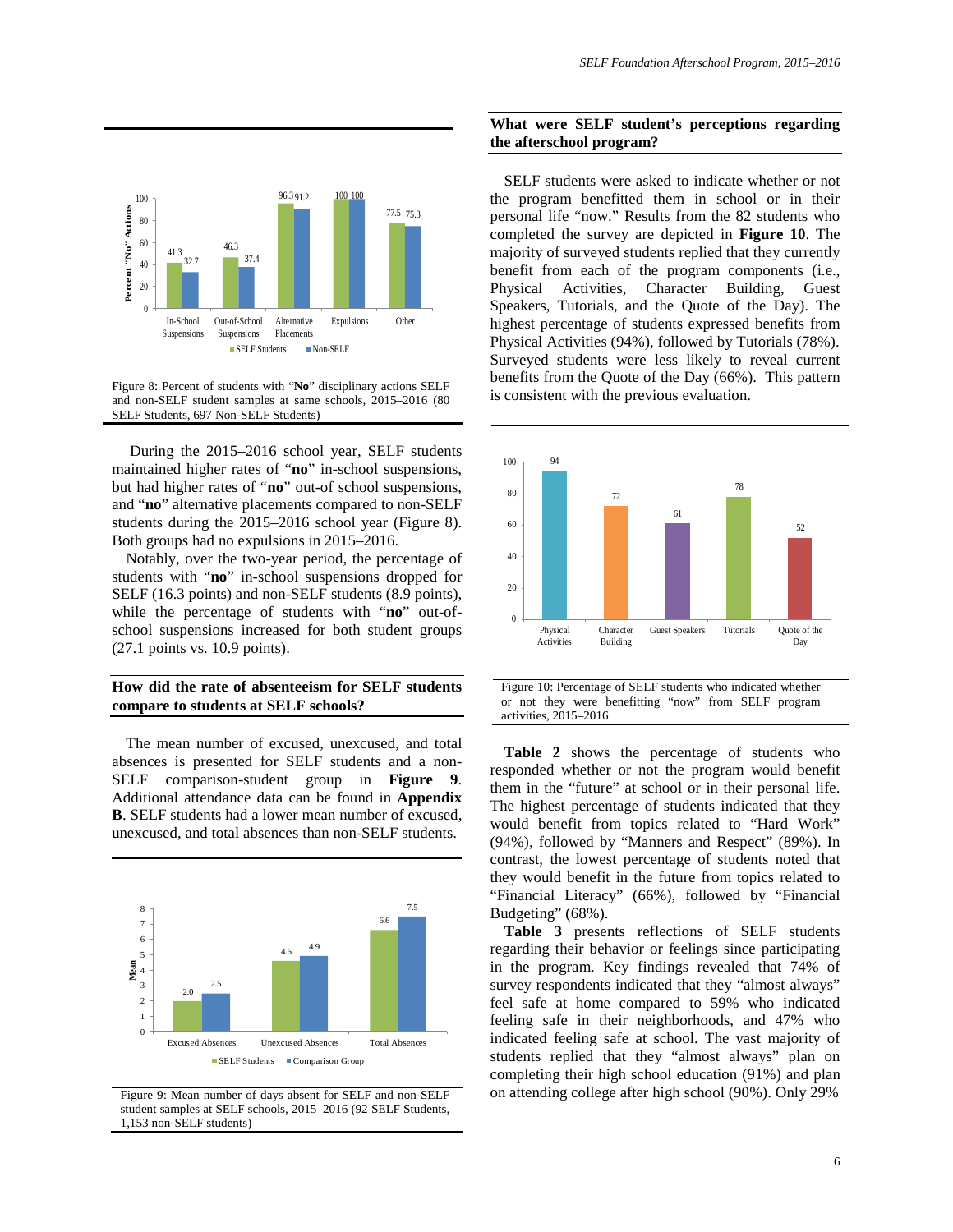**Table 2: Percent of SELF students who indicated they would benefit in the "future" from program-related topics, 2015–2016**

| Topic                              | $%$ Yes               |  |  |
|------------------------------------|-----------------------|--|--|
|                                    | 2015-2016<br>$(n=82)$ |  |  |
| Hard work                          | 94                    |  |  |
| Manners and Respect                | 89                    |  |  |
| Perseverance                       | 88                    |  |  |
| Preparation                        | 87                    |  |  |
| Trustworthiness                    | 87                    |  |  |
| Attitude                           | 86                    |  |  |
| Etiquette                          | 86                    |  |  |
| Goal Setting                       | 85                    |  |  |
| Commitment                         | 85                    |  |  |
| Appropriate Use of Social Media    | 85                    |  |  |
| Accountability                     | 83                    |  |  |
| Punctuality                        | 83                    |  |  |
| Time Management                    | 81                    |  |  |
| Proper Language &<br>Communication | 81                    |  |  |
| Networking                         | 79                    |  |  |
| Hand Shaking and Eye Contact       | 73                    |  |  |
| <b>Financial Budgeting</b>         | 68                    |  |  |
| <b>Financial Literacy</b>          | 66                    |  |  |

of students indicated that they "almost always" serve in their community. Forty-three percent of students revealed that they are usually happy with the decisions that they make.

Students were asked to provide their overall feelings

about the program. In general, the comments were positive. Some comments were:

"I think the afterschool program is a great way to help kids."

"I think the Bo Porter Self Foundation Program is great."

"I play baseball and feel that it's helpful."

"I feel safe in the program and it helps me do or get help with problems I have and do my homework."

"Very fun and makes me get in shape."

Students also mentioned receiving help with homework assignments, playing soccer, and content area courses, and being able to eat dinner.

#### **Discussion**

Research has shown that youth participating in quality afterschool programs gain social, emotional, and behavioral benefits (U.S. Department of Education, 2003, Shernoff, 2010). The Stacey and Bo Porter SELF Foundation implemented a pilot afterschool program at Key Middle School during the 2013–2014 academic year. The program expanded in 2014–2015 to include students at Revere and Welch middle schools. During the 2015–2016 academic year, 255 students participated in the afterschool program at Key, Revere, and Meyerland middle schools. A total of 3,411 students were exposed to various components of SELF, including Boys to Men, Character-building Essay Contest, Tom Wadley First Pitch Baseball Tournament, DOORS, and guest speakers facilitated by Stacey and Bo Porter.

SELF students were provided mentoring and

| Table 3: SELF students' reflections on behavior or feelings since participating in the SELF program, 2015–2016 |                      |                  |                |  |  |  |
|----------------------------------------------------------------------------------------------------------------|----------------------|------------------|----------------|--|--|--|
|                                                                                                                | <b>Almost Always</b> | <b>Sometimes</b> | <b>Never</b>   |  |  |  |
|                                                                                                                | $\frac{0}{0}$        | $\frac{0}{0}$    | $\frac{0}{0}$  |  |  |  |
| I am good at planning ahead and making decisions.                                                              | 56                   | 43               |                |  |  |  |
| I try to do well in school.                                                                                    | 82                   | 19               | $\overline{0}$ |  |  |  |
| I help make decisions in my home.                                                                              | 46                   | 49               | 5              |  |  |  |
| I can accept and take personal responsibility.                                                                 | 65                   | 32               | 4              |  |  |  |
| I feel safe at school.                                                                                         | 47                   | 41               | 12             |  |  |  |
| I feel good about myself.                                                                                      | 73                   | 26               |                |  |  |  |
| I am optimistic about my future.                                                                               | 65                   | 34               |                |  |  |  |
| I feel safe at home.                                                                                           | 74                   | 23               | 4              |  |  |  |
| I serve in my community.                                                                                       | 29                   | 48               | 23             |  |  |  |
| I am usually happy with the decisions that I make.                                                             | 43                   | 55               | 3              |  |  |  |
| I plan on completing my high school education.                                                                 | 91                   | 9                | $\Omega$       |  |  |  |
| I plan on attending college after high school.                                                                 | 90                   | 9                |                |  |  |  |
| I feel safe in my neighborhood.                                                                                | 59                   | 34               |                |  |  |  |
| My parents and teachers expect me to do my best at school and in other                                         | 93                   | 6                |                |  |  |  |
| activities.                                                                                                    |                      |                  |                |  |  |  |
| I am proud of who I am.                                                                                        | 83                   | 13               | 4              |  |  |  |
| I am comfortable around people of different races/ethnicities.                                                 | 53                   | 40               | 6              |  |  |  |
| I feel that I have some influence over things that happen in my life.                                          | 56                   | 39               | 5              |  |  |  |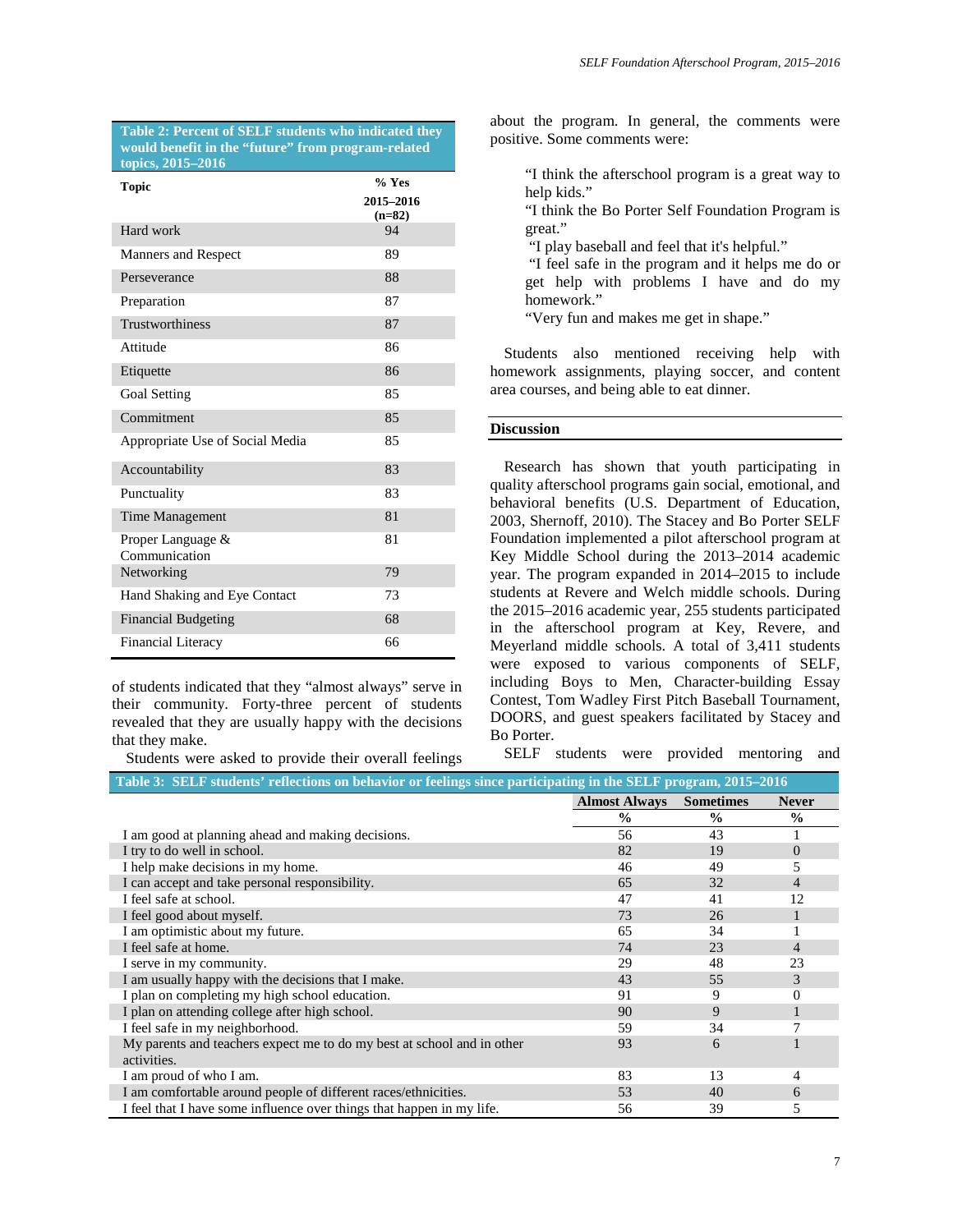coaching opportunities along with lectures on topics that supported strengthening developmental assets. Participation in sports activities, including competitive baseball and lacrosse, soccer, and flag football, was a fundamental component of the program. Tutoring was available to students who needed academic assistance.

This report explored the impact of the SELF program by analyzing the 2016 reading and math STAAR performance of SELF students who participated in the afterschool program compared to other students at SELF schools. Discipline outcomes were assessed based on a paired sample of afterschool program SELF students and non-SELF students over a two-year period. Attendance was assessed by measuring the attendance rates of SELF and non-SELF students relative to excused, unexcused, and total absences during the 2015–2016 school year.

Students who participated in the SELF afterschool program and non-SELF student groups showed gains on STAAR reading and math tests. However, SELF program students achieved higher mean scale scores in math from fifth to sixth grade, in reading and math from sixth to seventh grade, and in math from seventh to eighth grade compared to the non-SELF student group. Further, propensity score matching of eighth grade students who participated in the DOORS program reflected an estimated gain of nearly 10 scale score points in reading and math due to participation in the program.

Disciplinary outcomes were better for SELF students in relation to non-SELF students when considering the percentage of students with "**no**" in-school and out-ofschool suspensions, alternative placements, or other disciplinary referrals retrospectively from 2016 to 2015. The mean numbers of excused, unexcused, and total absences were lower for SELF students compared to the non-SELF comparison group based on 2015–2016 attendance data. Moreover, the majority of SELF students indicated that they were benefitting from all program components, particularly, physical activities and tutorials. Continued focus on interventions that support improvements in these areas is recommended.

There are several limitations to this evaluation. Student perceptions were self-reported. However, Pace (1985) maintains that the quality of questionnaire answers (reliability, validity, credibility) depends primarily on the quality of the questions. The questionnaire included items that were developed based on the SEARCH Institute's (2014) developmental assets. In spite of the methodological challenges, the evaluation revealed that the Stacey and Bo SELF Foundation program exposed students to a variety of activities that they may not have encountered without the program. These activities were designed to promote growth and personal development in youth and may have long-term social and academic benefits as students

continue their education and pursue careers. Program administrators may consider expanding activities that help students manage their behavior and improve attendance. Issues, such as safety and serving in the community may be areas for enhancement. Additional program components could focus on building students' self-esteem and confidence to plan and make decisions that support positive education and career trajectories.

Future evaluations should continue to monitor the academic achievement, disciplinary actions, and attendance of SELF Foundation students to determine the impact of the program on the targeted population. Longitudinal tracking of SELF student outcomes beyond middle-school may provide additional information relative to the long-term impact of the program on students' social functioning and academic performance.

#### **References**

- Afterschool Alliance. (2013). Afterschool Programs Keep Kids Safe, Engage Kids in Learning and Help Working Families. Retrieved from, http://www.afterschoolalliance.org/
- Belsky, J., Vandell, D. L., Burchinal, M., Clarke-Stewart, K. A., McCartney, K., Owen, M. T. and The NICHD Early Child Care Research Network (2007), Are There Long-Term Effects of Early Child Care?. Child Development, 78: 681–701. doi:10.1111/j.1467-8624.2007.01021.x
- Durlak, J. A., Weissberg, R. P., & Pachan, M. (2010). A meta-analysis of afterschool programs that seek to promote personal and social skills in children and adolescents. American Journal of Community Psychology, 45, 294–309.
- Editorial Projects in Education Research Center. (2004). After-School Programs. *Education Week.* Retrieved

from, [http://www2.ed.gov/programs/21stcclc/index.ht](http://www2.ed.gov/programs/21stcclc/index.html) [ml](http://www2.ed.gov/programs/21stcclc/index.html)

- Mahoney, J. L., Lord, H., & Carryl, E. (2005). An ecological analysis of after-school program participation and the development of academic performance and motivational attributes for disadvantaged children. Child Development, 76, 811–825.
- Pace, C. R. (1985). The credibility of student selfreports [Report prepared for the Center for the Study of Evaluation, Graduate School of Education, University of California, Los Angeles]. Los Angeles, CA: The Center for the Study of Evaluation, Graduate School of Education, University of California, Los Angeles.
- Search Institute. (2014). Developmental Assets: Preparing Young People for Success. Retrieved from,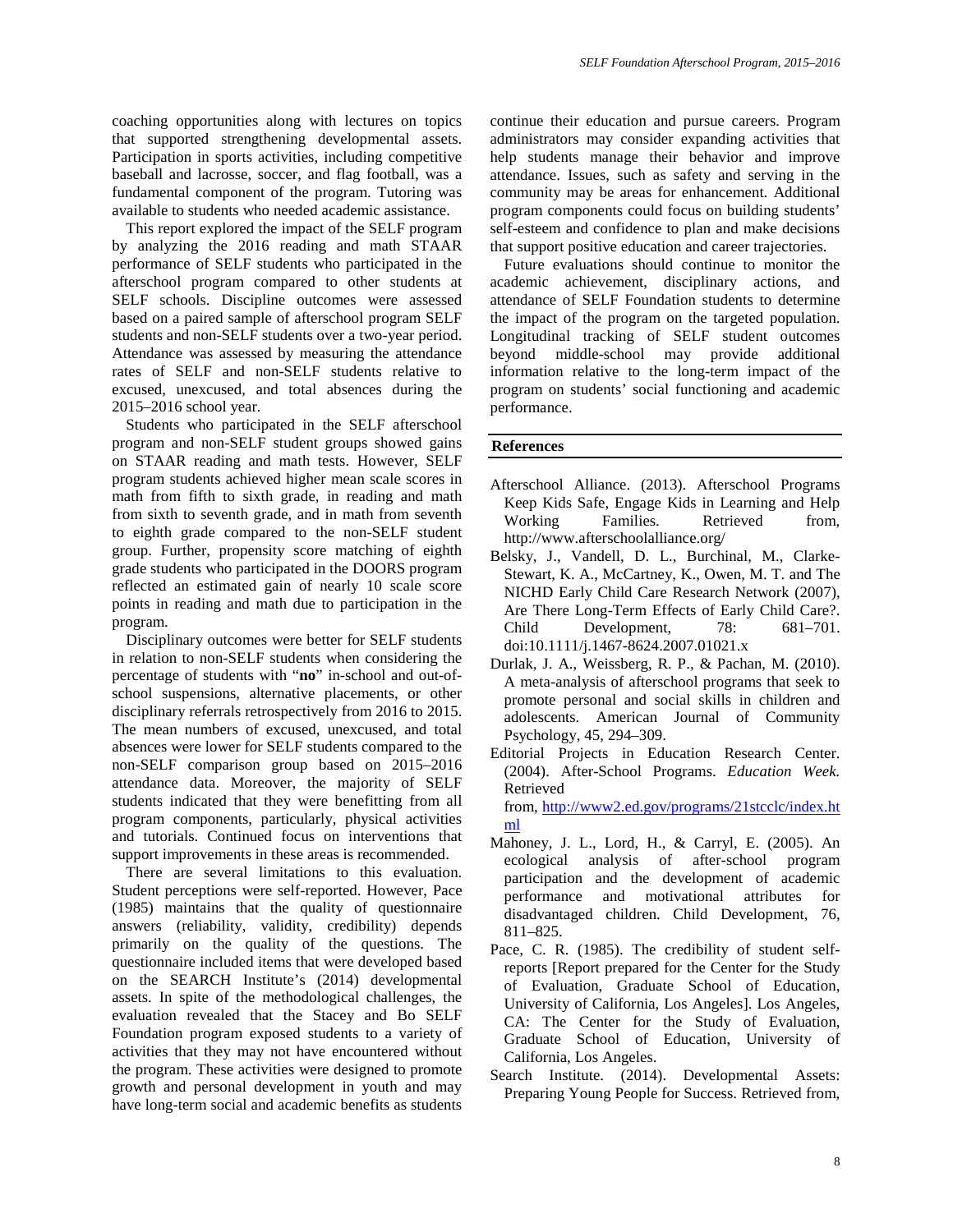http://www.search- institute.org/ what-westudy/developmental-assets

- Shernoff, D. (2010). Engagement in After-School Programs as a Predictor of Social Competence and Academic Performance. American Journal of Community Psychology. 45(3-4):325-37
- Texas Education Agency. (2010). The State of Texas Assessments of Academic Readiness (STAAR) A New Assessment Model
- U.S. Department of Education, Office of Elementary and Secondary Education (2003). When Schools Stay Open Late: The National Evaluation of the 21st Century Community Learning Centers Program, First Year Findings, 2003.
- U.S. Department of Education.  $(2014)$ .  $21^{st}$  Century Learning Centers. Retrieved from, http://www2.ed.gov/programs/21stcclc/index.html
- U.S. Department of Justice. (2001). Truancy reduction: Keeping students in school. Office of Justice<br>Programs. Office of Juvenile Delinquency Programs. Office of Juvenile Delinquency Prevention.

For additional information contact the HISD Department of Research and Accountability at 713- 556-6700 or e-mail Research@Houstonisd.org.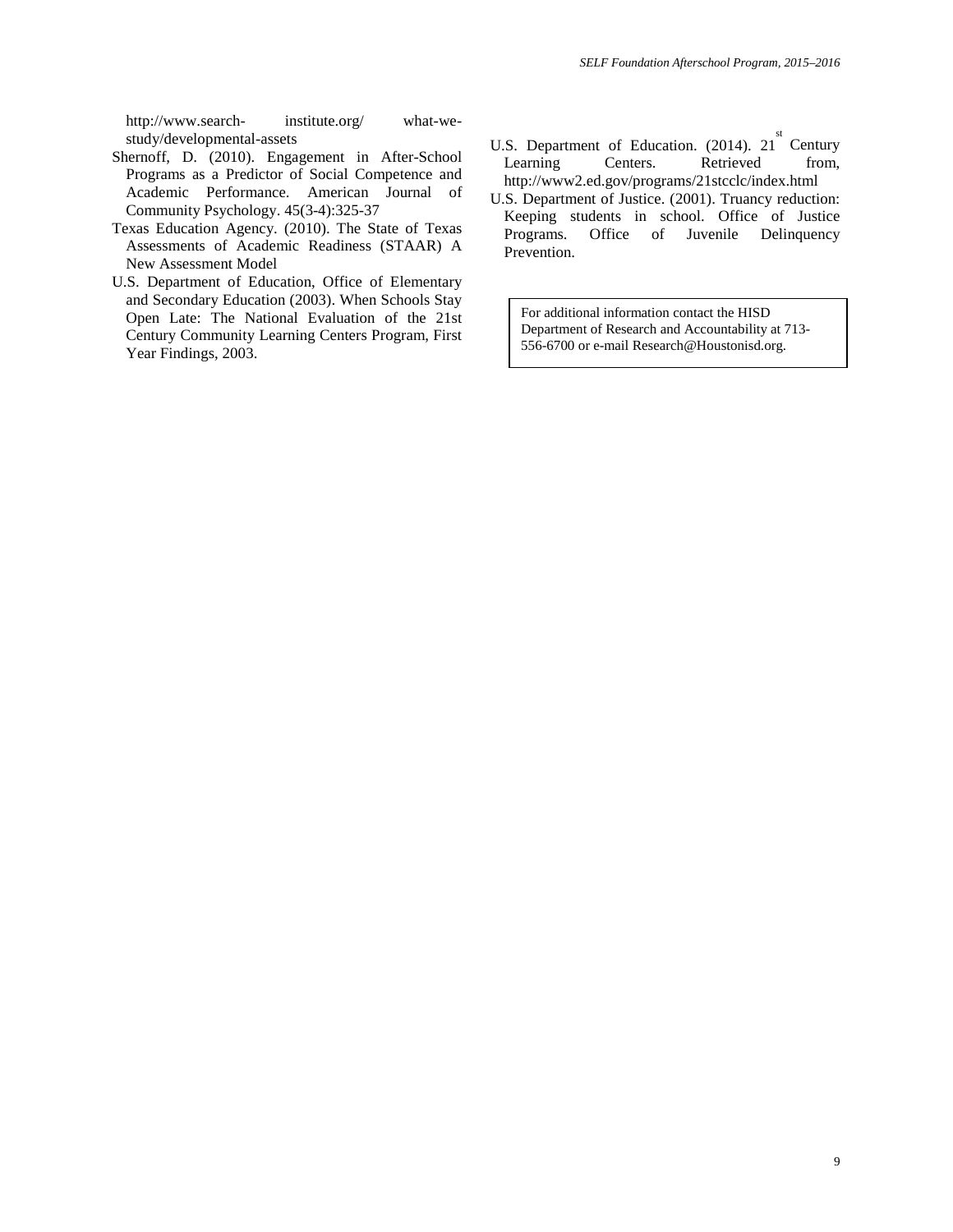# **Appendix A**

# **Disciplinary Data Analysis**

| 2015-2016                                                                                                                    |                                         |                  |         |  |  |  |
|------------------------------------------------------------------------------------------------------------------------------|-----------------------------------------|------------------|---------|--|--|--|
| Group                                                                                                                        | "No" Disciplinary Actions               | <b>Frequency</b> | Percent |  |  |  |
| <b>Non-SELF Comparison Students</b>                                                                                          | <b>Alternative Placement</b>            | 636              | 91.2    |  |  |  |
|                                                                                                                              | Expulsions                              | $\mathbf{0}$     | 0.0     |  |  |  |
|                                                                                                                              | In-School Suspensions                   | 228              | 32.7    |  |  |  |
|                                                                                                                              | Other Disciplinary Actions <sup>†</sup> | 525              | 75.3    |  |  |  |
|                                                                                                                              | Out-of-School Suspensions               | 261              | 37.4    |  |  |  |
|                                                                                                                              | Total                                   | 697              | 100.0   |  |  |  |
| <b>SELF Students</b>                                                                                                         | <b>Alternative Placement</b>            | 77               | 96.3    |  |  |  |
|                                                                                                                              | Expulsions                              | $\mathbf{0}$     | 0.0     |  |  |  |
|                                                                                                                              | In-School Suspensions                   | 33               | 41.3    |  |  |  |
|                                                                                                                              | Other Disciplinary Actions <sup>†</sup> | 62               | 77.5    |  |  |  |
|                                                                                                                              | Out-of-School Suspensions               | 37               | 46.3    |  |  |  |
|                                                                                                                              | Total                                   | 80               | 100.0   |  |  |  |
| Note: Examples of Other Disciplinary Actions include student or parent conference, detention, behavior/conduct contract, and |                                         |                  |         |  |  |  |

referral to a counseling agency.

| 2014-2015                           |                                         |           |         |  |  |
|-------------------------------------|-----------------------------------------|-----------|---------|--|--|
| Group                               | "No" Disciplinary Actions               | Frequency | Percent |  |  |
| <b>Non-SELF Comparison Students</b> | <b>Alternative Placement</b>            | 287       | 92.6    |  |  |
|                                     | Expulsions                              | 309       | 99.7    |  |  |
|                                     | In-School Suspensions                   | 129       | 41.6    |  |  |
|                                     | Other Disciplinary Actions <sup>†</sup> | 231       | 74.5    |  |  |
|                                     | Out-of-School Suspensions               | 82        | 26.5    |  |  |
|                                     | Total                                   | 697       | 100.0   |  |  |
| <b>SELF Students</b>                | <b>Alternative Placement</b>            | 24        | 92.3    |  |  |
|                                     | Expulsions                              | 26        | 100.0   |  |  |
|                                     | In-School Suspensions                   | 15        | 57.7    |  |  |
|                                     | Other Disciplinary Actions <sup>†</sup> | 23        | 88.5    |  |  |
|                                     | Out-of-School Suspensions               | 5         | 19.2    |  |  |
|                                     | Total                                   | 26        | 100.0   |  |  |